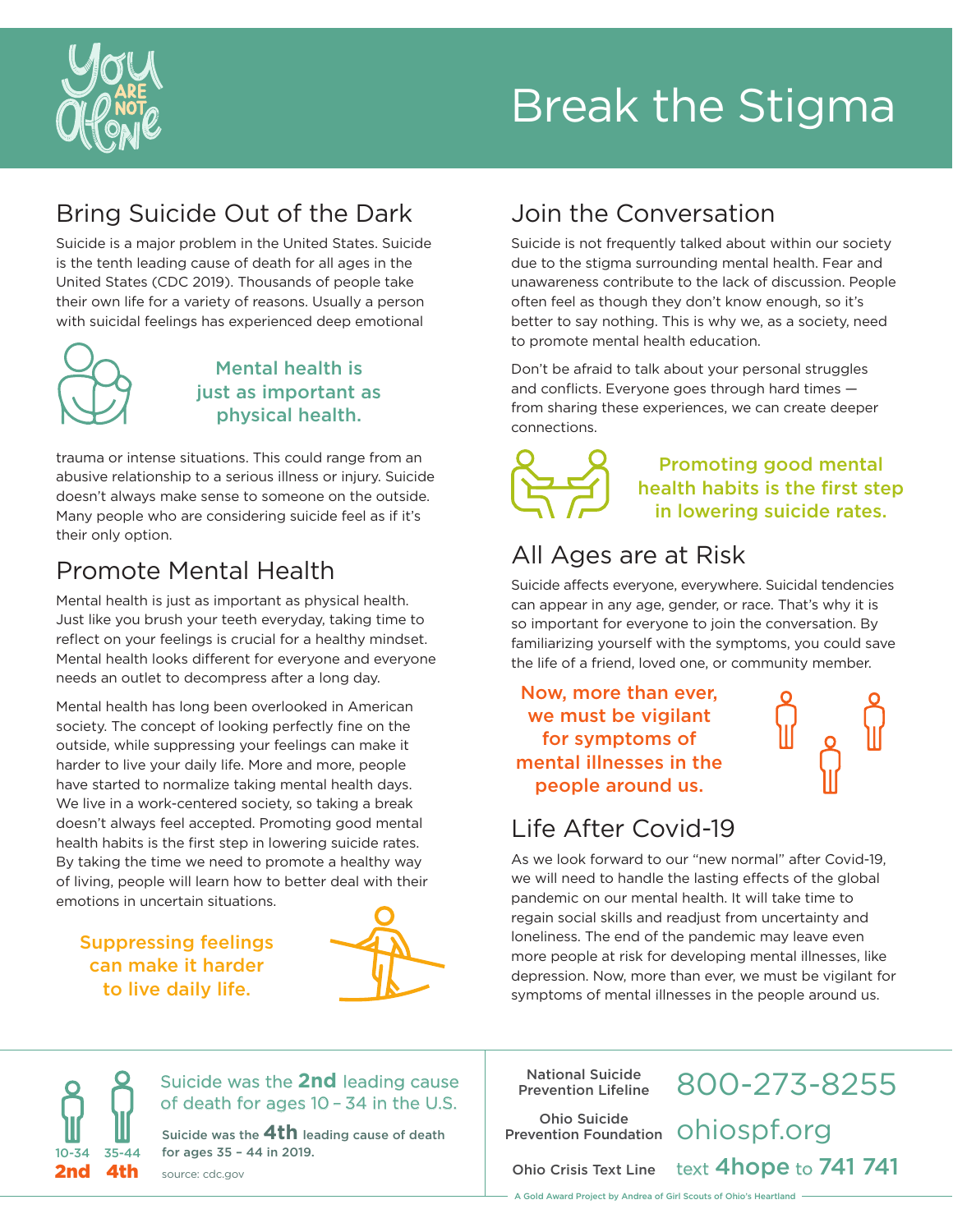

## Know the Signs

## Recognizing Suicidal Behavior



Suicide can be hard to predict. A person who is developing suicidal thinking could have a variety of symptoms, or just one. In addition to the above, those struggling could also be dealing with feelings of guilt, pain, or being a burden; making a plan or preparations; struggling with self-harm or trauma; seeking revenge; taking risks; changing their appearance; talking about suicide or saying goodbye.

## The Importance of Language

Remember that even if a person is struggling with their mental health, they are still a person. Always use phrases that emphasize that they are a person before describing their mental illness. For example, you would say "This person is struggling with suicidal thoughts" rather than "They are a suicidal person." The way we phrase our words can significantly impact their reception.

## Supporting Those Left Behind

People who are affected by a suicide often experience feelings of grief and guilt. It can be hard to keep your mind from circling down the rabbit hole of "What if I did this differently?" and "Would they still be here if I did this?"

The intense feelings following a loved one's passing can be really hard on one's mental health. No matter how someone is grieving, it is important to let them know that you are there for them.

Educating yourself is a great first step in suicide prevention. If someone you know is exhibiting any of the above symptoms, reach out and help them get the support they need. You should reach out about their mental health even if you are unsure. If untreated, mental illnesses can leave people at higher risk to develop suicidal thinking. However having a mental illnesses does not mean a person will develop suicidal thinking.

## Special Resources for Grieving

Grieving looks different for everybody and is extremely taxing on our physical and mental states. People take different amounts of time to process a death, have different ways to cope with their feelings, and act differently when presented with a passing of a loved one.

Healthy grieving is not about getting over a death. It is about being present with your emotions and learning to live with them. Bereavement counseling, grief hotlines, and other resources are available if you or someone you know is having trouble grieving a loved one.

#### There was one death by suicide in the U.S. every 11 minutes in 2019.

**47,511** Americans died by suicide in 2019.

sources: afsp.org and cdc.gov

National Suicide Prevention Lifeline

Ohio Suicide

800-273-8255 Ohio Suicide<br>Prevention Foundation OhiOSpf.Org Ohio Crisis Text Line text 4hope to 741 741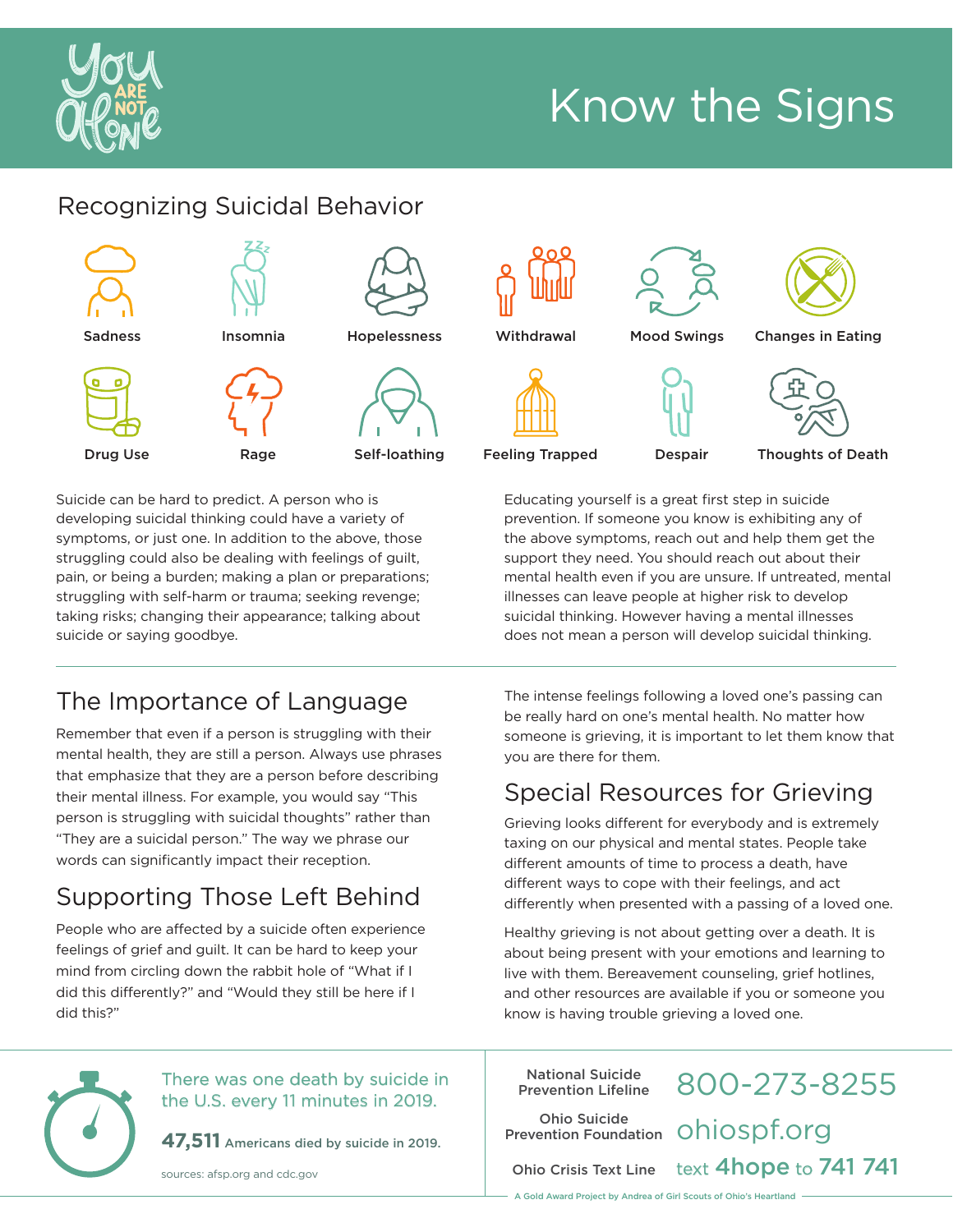### Call 911 for Emergencies

Assess the situation and severity of their suicidal feelings. In an emergency situation, call 911 and explain the situation. Stay with the person, remove all sharp and dangerous objects within the environment, and follow 911's instructions.

If the person is not in immediate danger, find a way to express your concerns. Preparation is key to make a meaningful interaction.

### The Right Way to Ask the Right Questions

#### 1. Explain the symptoms you have noticed

Write down the behaviors that have caused you to have this discussion. By being specific, it can help progress the conversation. It can also make it easier for the person who is struggling to recognize the symptoms.

#### 2. Be direct

To have a serious conversation, it needs to be planned and thoughtful. This means do not casually bring it up as your friend is leaving. Rather, sit down and discuss your concerns in a controlled environment.

#### 3. Frame your questions

Start this conversation by framing your questions to be answered with a yes or no, but not in a way that assumes an answer of no. For example, saying "Are you experiencing suicidal thoughts?" is a much more effective question than "You aren't thinking about killing yourself, right?" This helps to directly identify where the person needs help.

#### 4. Validate

Many people struggle with mental health, so tell them that they are not alone. Listen to their feelings without judgment. However, do not promise secrecy, no matter the situation. Suicide can never be repaired, but friendship can. Stay with them until they have the resources that they need to be safe from harm.

#### 5. Share resources

ก็ก็ก็ก็ก็ก็ก็ก็ก็

ก็ก็ก็ก็ก็ก็ก็ก็

កុំកុំកុំកុំកុំកុំកុំកុំ

There are many available resources for people who are struggling with mental health on the local, state, and national levels. Take the first step and find resources that can help with their struggles. An internet search of your city and state followed by "suicide resources" will give you local hotlines and resources that are close to home.

#### There is one suicide for every estimated 25 suicide attempts.

There were more than twice as many suicides (47,173) as there were homicides (19,510) in 2018.

sources: save.org and nimh.nih.gov

National Suicide Prevention Lifeline

Ohio Suicide Prevention Foundation

Ohio Crisis Text Line

800-273-8255 ohiospf.org text 4hope to 741 741















## How to Help